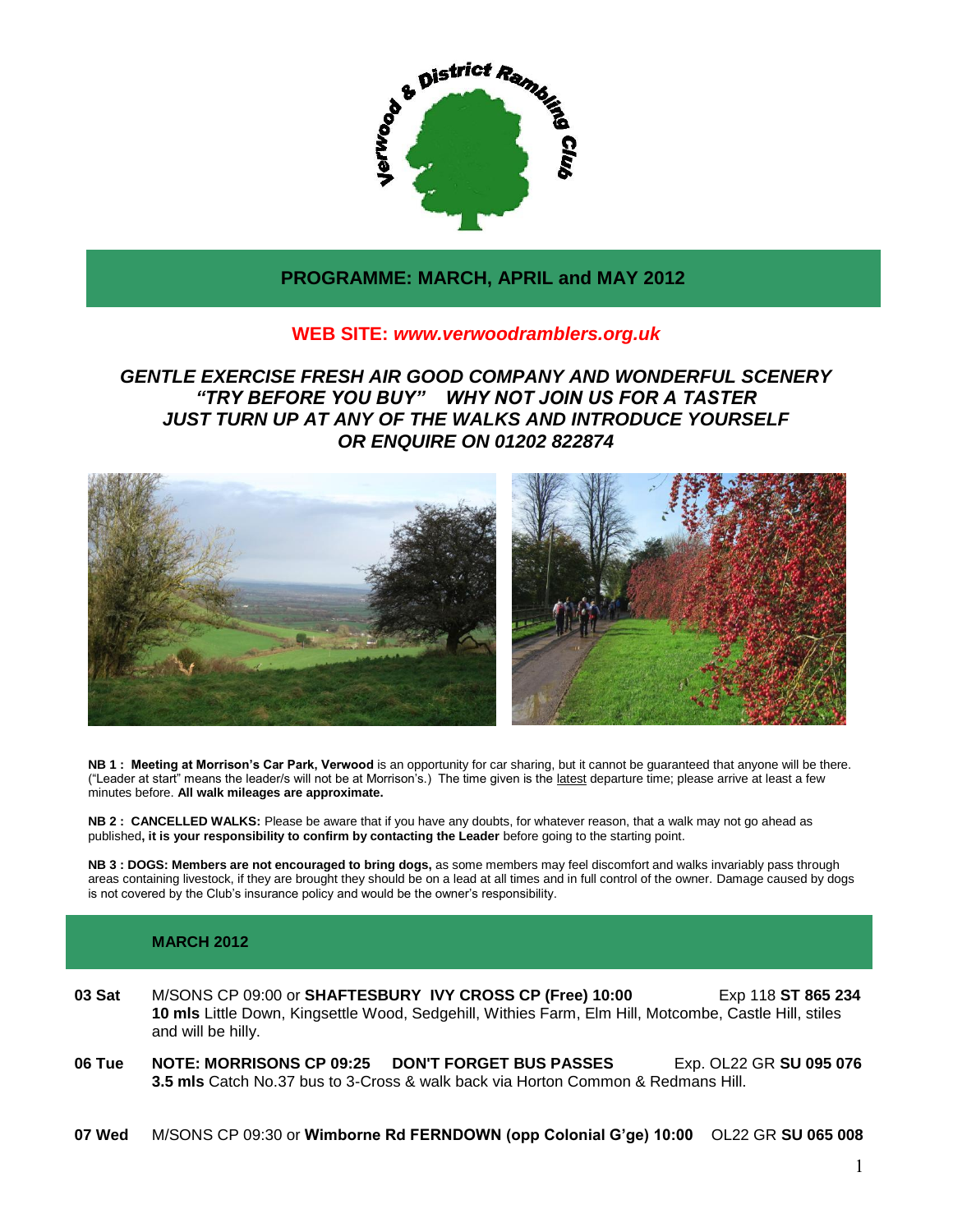- **09 Fri** M/SONS CP 09:30 or GARSTON WOOD CP 10:00 Exp 118 GR SU 004 195 **9.5 mls** Middle Chase Fm, Stone Down Wood, Shermal Gate, Sixpenney Handley. Undulating, some stiles usual conditions
- **13 Tue** M/SONS CP 09:30 or **OLD INN HOLT CP (Across the Road) 10:00** Exp 118 GR **SU 030 040 (Consider a coffee or drink on return. ) 3.5 mls Holt village, Gaunts Common, Lower Row, Holt**
- **14 Wed** M/SONS CP 09:15 or **FRITHAM CP 10:00** Exp OL22 GR **SU 230 141 5 mls** New Forest circular walk via Gorly Bushes, Amber Wood and Sloden inclosure.
- **17 Sat** M/SONS CP 09:15 or **WIN GREEN CP 10:00** Exp 118 GR **ST 923 205 9.5 mls** Moderate, 3 or 4 stiles via Ashcombe Bottom, Tollard Royal, Tinkley Down, Woodcutts, Shire Rack, Chase Woods, Ox Drove .
- **20 Tue** M/SONS CP 9:40 or **CRANBORNE GARDEN CTR CP(at top end). 10:00** Exp 118 GR **SU 056 132 3 mls**. Cranborne Village and Estate Farm. One long incline, no stiles. **No Dogs**. Could be muddy after rain. **Option of light lunch or coffee at garden centre.**
- **21 Wed** M/SONS CP 09:30 **or GUSSAGE ALL SAINTS CHURCH 10:00** (**Road parking)** Exp 118 **ST 999 108 5.5 mls** Tenentry Down, Harley Gap, Gussage hill, Ackling Dyke (James Cross lane).
- **23 Fri** M/SONS CP 09:30 **MINSTEAD RD CP ( off A 337 ) 10:15** Exp OL22 GR **SZ 296 106 8 mls** New Forest circular walk north of Lyndhurst .
- **27 Tues** M/SONS CP 09:30 or **WHITE HART P.H. BISHOPSTONE 10:10** Exp 130 GR **SU 068 258 3.5 mls** Short hill to Downland Minor road, no stiles.

#### **28 Wed Walk Not Submitted**

some stiles.

**31 Sat** M/SONS CP 09:00 or **SPEARYWELL WOOD CP (Dunbridge Hants)10:00** Exp 119 **GR SU 316 277 CP is on left hand side of B3084 1 mile north of Dunbridge Station. 9.8 mls** Mottisfont, Oakley Farm, Clapgate Copse, Little Bentley Farm, East Tytherley & Snook's Copse..

### **APRIL 2012**

- **03 Tues** M/SONS CP 09:00 or **PELHAMS PARK LEISURE CENTRE CP 10:00** Exp OL22 GR **SZ 071 970**  . **Manor Farm Road, KINSON 4 mls** Longham, Dudsbury & West Parley. Mostly flat near river, short steep incline up Dudsbury Hill Fort. About 1ml on pavements. **04 Wed** M/SONS CP 09:30 or **ROCKFORD COMMON NT CP 10:00** Exp OL22 GR **SU 164 082 5 mls** Forest Circular. Some hills. **06 Fri Good Friday: Walk not Submitted 10 Tue** M/SONS CP 09:30 or **BADBURY RINGS CP 10:00 (signed off B3082)** Exp 118 GR **SU 960 031**
- **2.5 mls** Easy walk round the rings and environs. 2 N.T stiles and gentle inclines.
- **11 Wed** M/SONS CP 9:30 or **BREAMORE CHURCH CP 10:00** Exp OL22 GR **SU 154 188 5 mls** Breamore Wood, Mizmaze, Castle Ditches.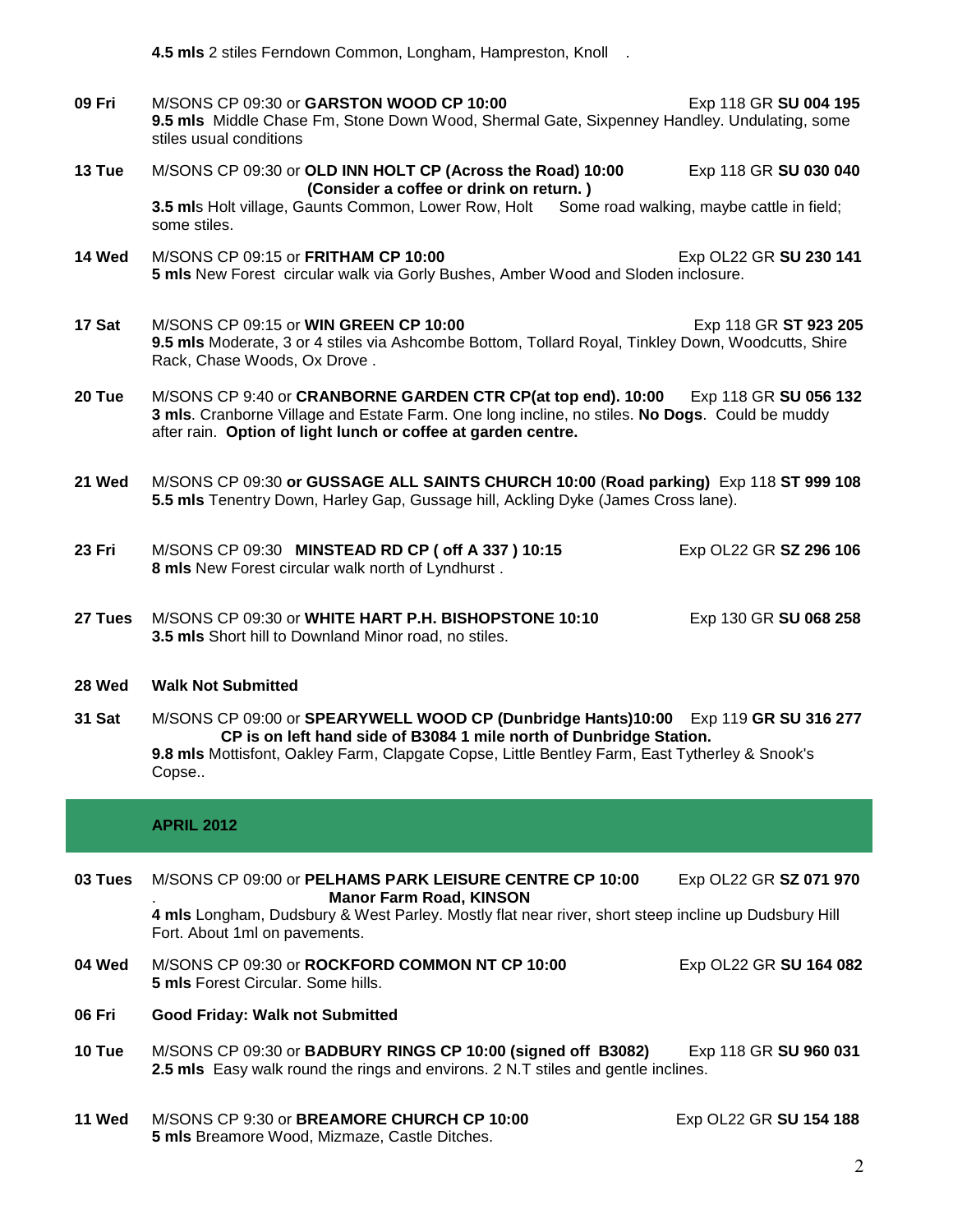| 14 Sat | M/SONS CP 09:00 or BENTLEY WOOD CP 10:15<br>(Access along track from road between Middle Winterslow and West Dean)<br>9.5 miles. Frenchmoor, West Dean, Farley and Bentley Wood. Tracks, fields and bridleways. Stiles<br>and Mud  | Exp 131 GR SU 257 291  |
|--------|------------------------------------------------------------------------------------------------------------------------------------------------------------------------------------------------------------------------------------|------------------------|
| 17 Tue | M/SONS CP 09:40 or CRANBORNE GARDEN CENTRE 10:00<br>3.5 mls Burwood 1 gentle incline, 1 stile, Kennet Pond, Jack's Hedge Corner, downhill to Cranborne.<br>Option of light lunch or coffee at garden centre                        | Exp 118 GR SU 056 132  |
| 18 Wed | M/SONS CP 09:30 or GARSTON WOOD CP 10:00<br>6.0 mls Middle Chase Fm, Stone Down Wood, Ox Drove, Shermal Gate,. Undulating some stiles.                                                                                             | Exp 118 GR SU 004 195  |
| 20 Fri | M/SONS C.P. 09:25 or ABBOTS WELL CP 10:00<br>9 mls Hampton Ridge, Pitts Wood, Godshill, and Stucton. Mainly forest tracks, footpaths, stiles,<br>streams to cross.                                                                 | Exp OL22 GR SU 178 128 |
| 24 Tue | M/SONS CP 09:30 or MARTIN CHURCH CP 10:00<br>3.5mls Townsend Lane, Martin Down, Sillens Lane.                                                                                                                                      | Exp OL22 GR SU 071 195 |
| 25 Wed | M/SONS CP 09:30 BOKERLEY JUNCTION CP 10:00<br>5 mls Bockerly Ditch, Pentridge. Hilly                                                                                                                                               | Exp 118 GR SU 033 198  |
| 28 Sat | M/SONS CP. 09:00 or GINGER PIGGERY, BOYTON 10:15<br>10 mls. The Old Rectory, North Soupir, Corton field barn, Wessex Ridgeway, Great Ridge, Track to<br>Corton, Corton field barn, Suffers bridge, half mile road walk back to CP. | Exp 143 GR ST 951 397  |
|        | <b>MAY 2012</b>                                                                                                                                                                                                                    |                        |
|        |                                                                                                                                                                                                                                    |                        |
| 01 Tue | M/SONS CP 9:20 or LONGSLADE BOTTOM CP 10:00<br>3.8 mls Hinchelsea Wood, Wilverley Plain.                                                                                                                                           | Exp OL22 GR SU 262 055 |
| 02 Wed | M/SONS 09:30 or MANSWOOD PLAY AREA 10:00<br>5.5 mls Roman road, Oakhill coppice, Coutmans croft, Chetterwood, Rushton hill, Six cross ways.                                                                                        | Exp 118 GR ST 983 080  |
| 04 Fri | M/SONS CP 9:00 or WORTH MATRAVERS CP 10:00<br>9 mls Strenuous & Stiles via Purbeck Way, Corfe Castle, Kingston, Houns Tout.                                                                                                        | Exp OL15 SY 974 776    |
| 08 Tue | M/SONS CP 09:30 or WEST MOORS CP 10:00 (near Tesco)<br>3 mls Level walk with coffee at the Inn in the Tin if wished returning via Slop Bog                                                                                         | Exp OL22 GR SU 081 028 |
| 09 Wed | M/SONS CP 09:15 or LANGTON ARMS CP TARRANT MONKTON 10:00 Exp 118 GR ST 944 088<br>(Consider a Coffee or Drink on return)<br>5 mls Common Drove, Chetterwood, Horse Down, Turner's Lane                                             |                        |
| 12 Sat | M/SONS CP 09:15 or MINCHINGTON CROSS 10:00<br>9 mls Stiles 12+; Undulating via Pollards Wood, Scrubbity Burrows, Deanland, 6d Handley, Dean,<br>Minchington, Farnham.                                                              | Exp 118 GR ST 957 167  |